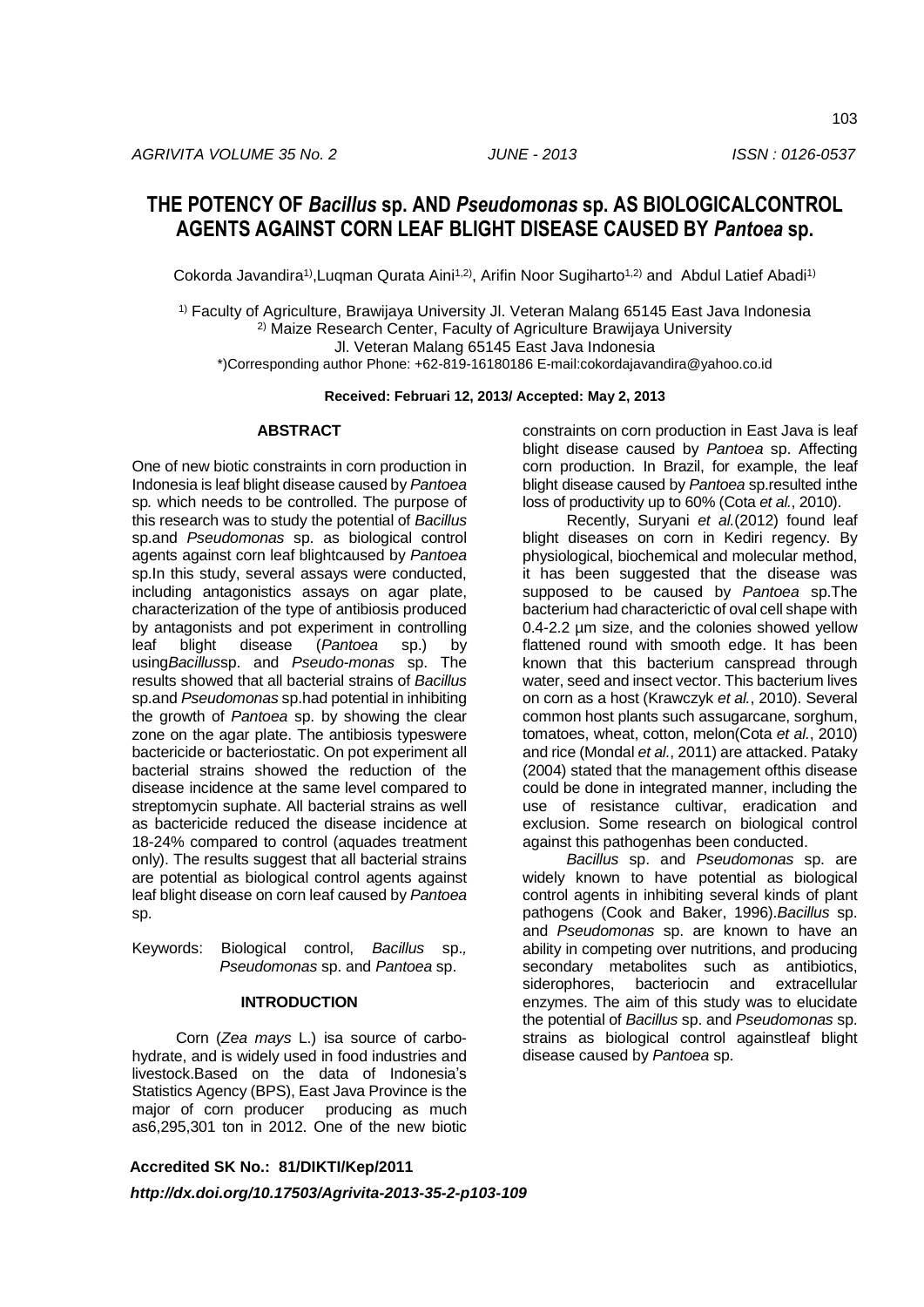#### **MATERIALS AND METHODS**

The experiment was conducted in Plant Pathology laboratory and glass house of Agricultural Faculty University of Brawijaya from September 2012 toFebruary 2013. Bacterial strains used in this study were *Pantoea* sp. strain KD1A, *Bacillus* sp.Strainsof UB-ABS1, UB-ABS4, UB-ABS5 and *Pseudomonas* sp. strains of UB-PF1, UB-PF3 and UB-PF4, the collections of Plant Disease laboratory, Faculty of Agriculture, University of Brawijaya. Other materials used in this study were sweet corn seed cultivar Jago (East West Seed, Indonesia), nutrient agar medium, King's B medium, bactericide (streptomycin sulphate 20%) and chloroform. The tools involved to support this experiment were petridish, analytic balances, hand sprayer, spectrophotometer vortex mixer, orbital shaker and micropipette.

# **Antagonistic Assays of** *Bacillus* **sp. and** *Pseudomonas* **Sp. Against** *Pantoea s***p. in Agar Plate**

The antagonisticassay was conducted by spray inoculation methods (Kawaguchi *et al.*, 2008). Cell suspensions of all strains of *Bacillus*  sp. And *Pseudomonas* sp. were prepared from 48 hours cultures on nutrient agar medium, and adjustedat about 10<sup>9</sup>Colony Forming Unit (CFU)/mL using spectrophotometry. A sterile paper disk (5 mm diameter) was dipped in the bacterial suspension for one minute and air dried for two hours. The paper disk was then, put on nutrient agar plate in Petridish and incubatedfor two days at 27<sup>o</sup>C. Then the *Bacillus* sp. and *Pseudomonas*  sp. were killed by putting 1 mL chloroform on the lid of petridish in the reversed position. The plates were then misted with a suspension of *Pantoea* sp. (approximately 10<sup>9</sup> CFU/mL) by using hand sprayer and werethen incubated for two days. The diameter of clear zone around the disk indicating the antibiosis activity was measured. The clear zone index was measured according to the method described by Sugiyono *et al*. (2008).

### **Characterization ofthe Type of Antibiosis Produced by Antagonist**

A part of clear zone area was taken from the agar plate an then dipped in 10 mL of 0.05 % pepton solution in the test tube. The tube was then shaked for 24 hours. If the pepton solution

was still clear, then the type of antibiosis was bactericidal, whereas if the solution became turbid then the type of antibiosis was bacteriostatic (Djatmiko *et al*., 2007). Futher analysis was done by growing all strains of *Bacillus* sp. and *Pseudomonas* sp. in 10 mL Nutrient Broth medium at 27°C in rotary shaker at 150 rpm for 24h,48h and 72h. The cells were harvested by centrifugation at 10,000 rpm for 10 minutes and the culture supernatant was sterilized by filtration with 0.45 µm milipore membranes (Dismic-25cs, Advantec, Tokyo). The super-natant was heated at 100  $\degree$ C and then filled in the well (0.5 mm diameter) of nutrient agar plate containing *Pantoea* sp. at density of 10<sup>9</sup> CFU/mL. If the clear zone was developed, it suggests that antibiosis substance was the typical of antibiotic which is commonly resistant to heat treatment. If the clear zone was not developed, the type of antibiosis substance was enzyme, sidephore or bacteriocin which were composed from protein (Awais *et al*., 2010; Motta *et al.*, 2008; Bizani and Brandelli, 2004).

#### **Potential of** *Bacillus* **sp.and** *Pseudomonas* **sp.in Controlling Leaf Blight Diseasecausedby**  *Pantoea* **sp.**

Fourteen days old corn plants (four-leaf stage) were inoculated with the suspensions of *Bacillus* sp. or*Pseudomonas* sp. at the density of 10<sup>9</sup> CFU/mL. Bacterial suspension was inoculated evenly by spraying ca. 5 mL/plant on leaves using hand sprayer. The next day, the leaves were inoculated with the suspension of bacterial pathogen *Pantoea* sp. After the inoculation, the plants were incubated in the plastic chamber for 12 h at 23°C and 90% relative humidity (RH). After that the plants were moved to glass house with the average of temperature and humidity of 27°C and 60% RH, respectively. The intensity of blight disease was evaluated on day 7 after inoculation of the pathogen by scoring method according to Lee and Hong (2010).

The population of *Bacillus* sp. or *Pseudomonas* sp. was also counted on day 7 after inoculation. Corn leaf discs were collected from three parts of the leaf i.e. the top, the center and the base of leaf using cork borer (diameter 0.8 mm) and put in the 15 mL test tube containing 10 mL of sterile potassium phosphate buffer.

The tubes were then vortex mixed thoroughly for 10 minutes. The supernatant was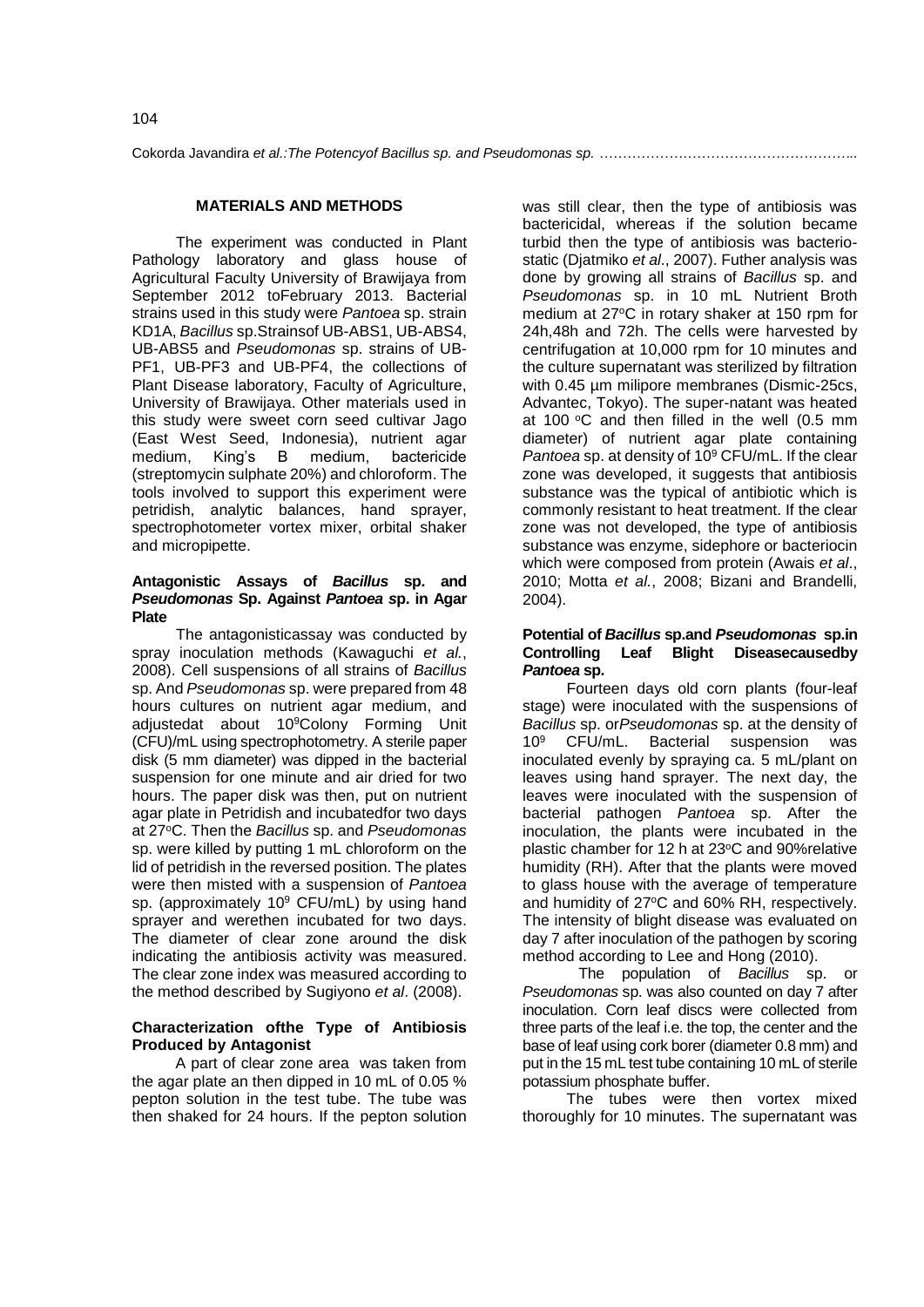then subjected to serial dilution and plated either on nutrient agar medium or King's B agar medium for viable plate counting method modified from Beattie and Marcell. (2002).

#### **Statisticals Analysis**

The data from the observations of antagonistics assay on agar plate, intensity of leaf blight disease on corn, and the estimationof bacterial population on leaves were analyzed with analysis of variance (ANOVA) using Microsoft Excel software and continued with Duncan multiple range test (DMRT) on 0.01 confidence level.

## **RESULTS AND DISCUSSION**

## **The Antagonistic Potential of** *Bacillus* **sp.and**  *Pseudomonas* **sp. against** *Pantoea* **sp. in Agar Plate Assay**

Based on the result of the antagonistics assays on nutrient agar plate, all bacterial strains as well as streptomycin sulphate could inhibit the growth of *Pantoea* sp. There was no clear zone

developed in the control (aquades only) *Bacillus* sp. and *Pseudomonas* sp. showing the antagonistic activity at the similar level or even higher than streptomycin sulphate (Figure 1). Bacillus sp.strains of UB-ABS4 and 1).*Bacillus* sp.strains of UB-ABS4 and *Pseudomonas* sp. strains of UB-PF3 showed higher antagonistics activity compared to the other treatments.

In the antagonistic assay on agar plate, the developed clear zone was an indicator of antibiosis activity produced by bacterial antagonist against pathogens (Figure 2). It has been reported that *Bacillus* sp. and *Pseudomonas* sp. produced some metabolit compound in the form of antibiotics, siderophores, bacteriocins or enzymes which formed the clear zone when inoculated on the agar medium against other pathogenic bacteria (Sood *et al.*, 2007). Salerno and Sagardoy (2003) reported the similar results on antagonistic assay of *X. campestris* pv. *glycines* by antagonistic bacterium *Bacillus subtilis,* which could produce the clear zone from 6 to 7 mm in diameter.



Figure 1. Clear zone index of antagonistic activity against *Pantoea* sp. T1 represents steril aquades, T2 represents streptomycin sulphate, T3 represents *Bacillus* sp*.* strain UB-ABS4, T4 represents *Bacillus* sp*.* strain UB-ABS5, T5 represents *Bacillus* sp*.* strain UB-ABS1, T6 represents *Pseudomonas* sp*.* strain UB-PF3, T7 represents *Pseudomonas* sp*.* strain UB-PF4, T8 represents *Pseudomonas* sp*.* strain UB-PF1. The error bars indicate the standard deviations.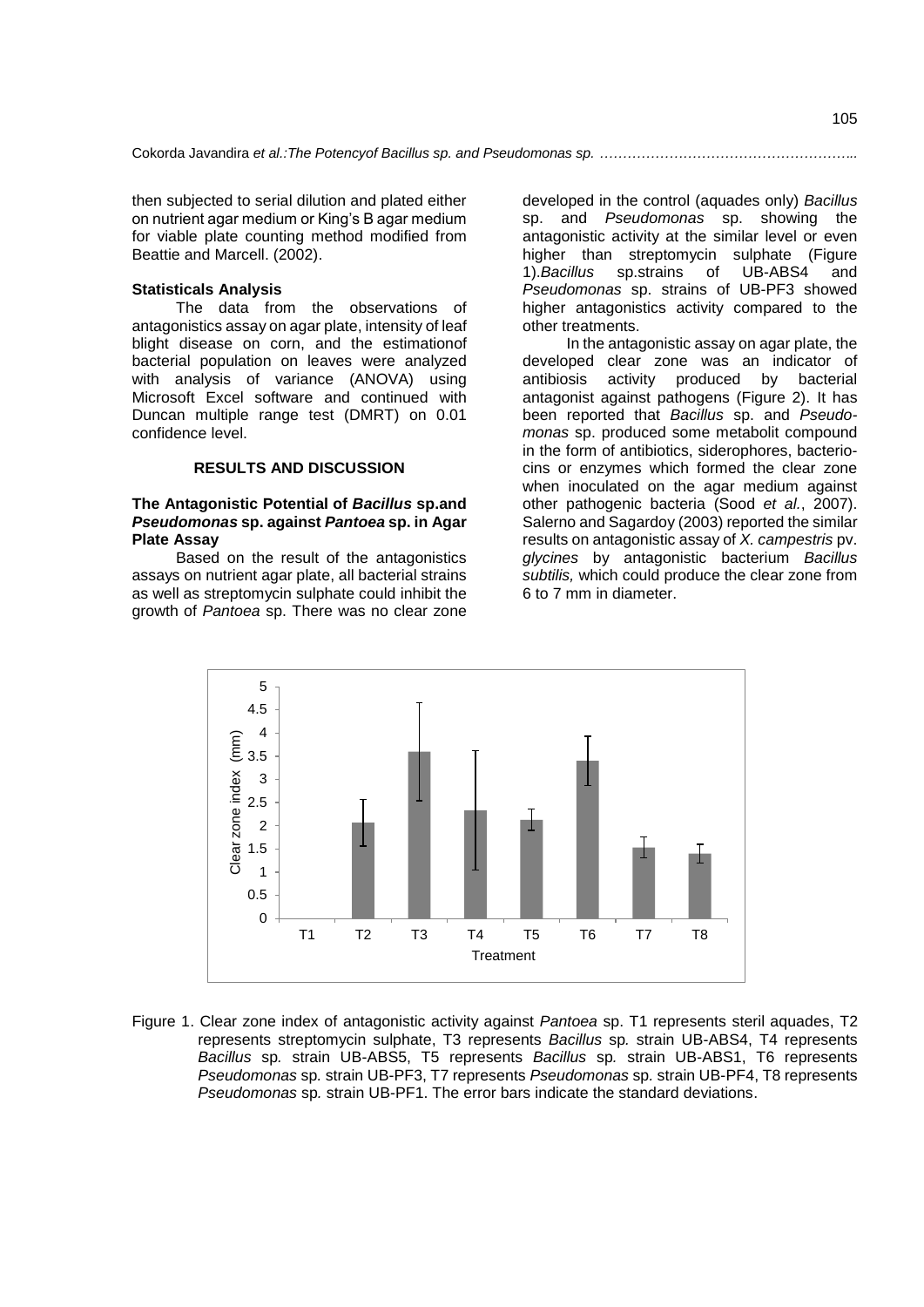

Figure 2. The representative result of antagonistic assay on agar plate *Bacillus* sp. strain UB-ABS4 against *Pantoea* sp. The arrow indicates the clear zone around the paper disk

## **Characterization of Antibiosis Type of Bacterial Antagonists**

Two action modes of antibiosis produced by bacterial antagonist were shown in Table 1. Two strains of *Bacillus* sp. i.e. UB-ABS1 and UB-ABS4 showed bactericidal activity, whereas *Bacillus* sp. strain UB-ABS5 and all strains of *Pseudomonas* sp. showed bacteriostatic activity. The type of antibiosis i.e. bactericide or bacteriostatic could be influenced by the amount of antimicrobial substances released by antagonists. The type of antibiosis is bactericidal if the amount of antimicrobial compound released by antagonist is high which is able to kill and stop the vegetatif growth of thecell ofpathogens. However when the antimicrobial compound is in low amount, the mode of action will be bacteriostatic which just inhibits the vegetative growth of the pathogens (Pankey and Sabath, 2004).

*Bacillus* species is largely known to be capable of producing antibiotic as well as other antimicrobial compound i.e enzymes or bacteriocin in higher concentration which could result in the killing of other bacteria or microbes. Motta *et al*. (2008) reported that *Bacillus* species produced bacteriocins such as tochicin, lichenin and thuricin with different mode of action which had bactericidal effect, whereas subtilisin, an antibiotic produced by *Bacillus* sp. inhibited vegetative cell by bacteriostatic mechanism. Antagonistic *Pseudomonas* sp. such as *Pseudomonas fluorescens* is widely known to be able to produce siderophore as its mechanism in inhibiting other microbes. Siderophores are the protein substances that function in chelating metal ionic compound such as  $Fe<sup>2+</sup>$  in the surrounding of bacterial cells, resulting in the unavaibility of metal ion required by other microbes growth. Thus, the mode of action of siderophore indirectly affects the growth of other microbes surrounding the bacterial antagonist, in which this is the typical of bacteriostatic (Diaz*et et al.*, 2002). Djatmiko *et al.*(2007) reported that *Pseudomonas fluores-cens* and *Bacillus* sp. could control plant pathogenic bacteria *Ralstonia solanacearum,* the causal agent of lincat disease on tobacco by bacteriostatic manner.

Tabel 1. The Antibiosis types of bacterial strains of*Bacillus* sp. and *Pseudomonas* sp.

| Bacterial strain             | Typesof<br>antibiosis | Inhibition activity after heat treatment of filtrate of<br>antagonist cultured at different times |     |     |
|------------------------------|-----------------------|---------------------------------------------------------------------------------------------------|-----|-----|
|                              |                       | 24h                                                                                               | 48h | 72h |
| Bacillus sp. strain UB-ABS4  | <b>Bactericide</b>    |                                                                                                   |     |     |
| Bacillussp. strain UB-ABS5   | <b>Bacteriostatic</b> |                                                                                                   |     |     |
| Bacillussp. strain UB-ABS1   | <b>Bactericide</b>    |                                                                                                   |     |     |
| Pseudomonassp. strain UB-PF3 | <b>Bacteriostatic</b> |                                                                                                   |     |     |
| Pseudomonassp. strain UB-PF4 | <b>Bacteriostatic</b> |                                                                                                   |     |     |
| Pseudomonassp. strain UB-PF1 | <b>Bacteriostatic</b> |                                                                                                   |     |     |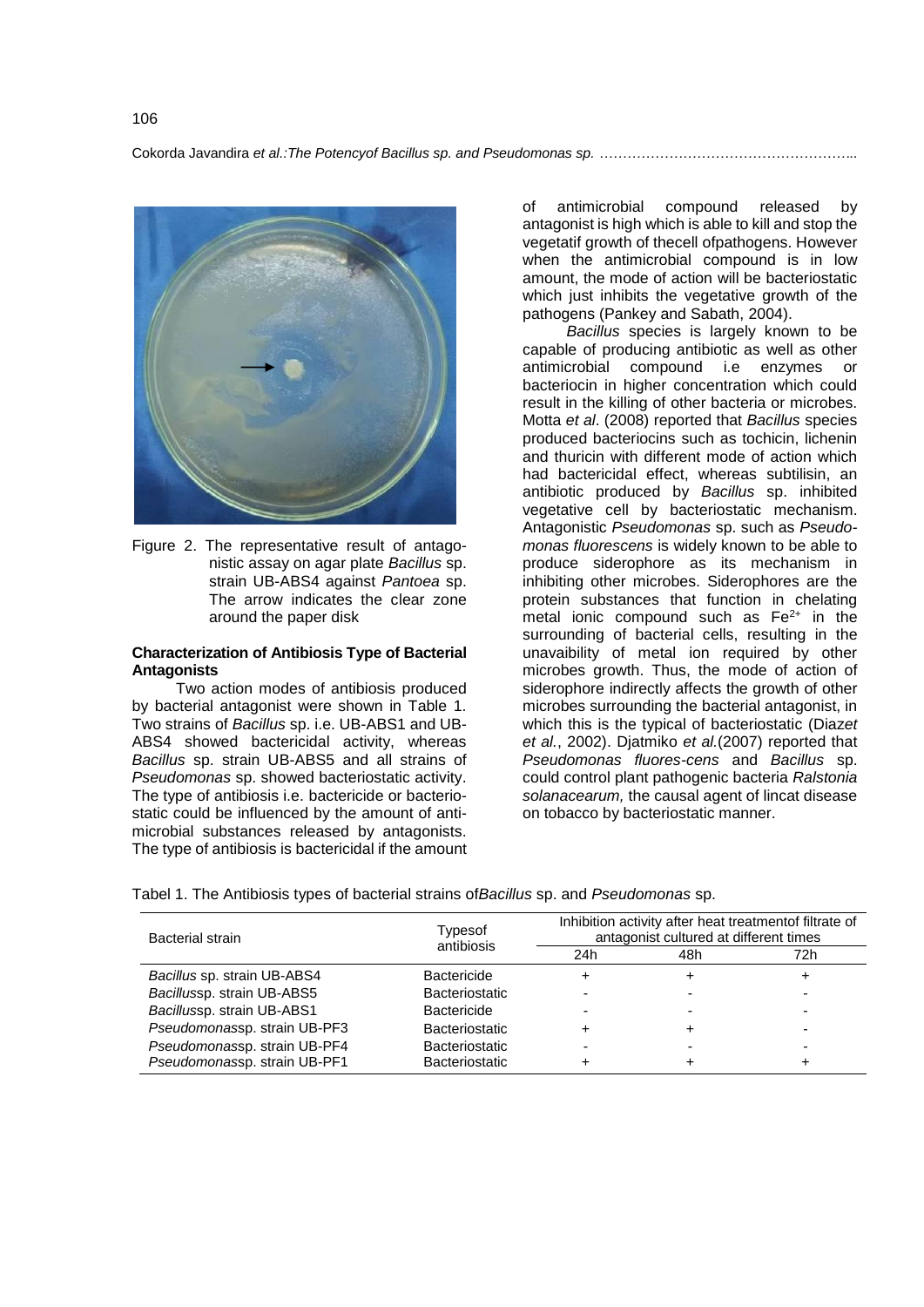Based on the heat treatment assay of filtrate of bacterial culture showed in Table 1, itsuggests that antibiosis compounds produced by *Bacillus* sp. strain UB-ABS5 and UB-ABS1 and *Pseudomonas* sp. strain UB-PF4are composed from protein since its antibiosis activity was affected after heat treatment at 100°C. Protein is widely known to be unstable after heat treatment due to the occurence of protein denaturation. Several protein based antibiosis compounds produced by antagonistic bacteria are enzyme, bacteriocin or toxin (Karimi *et al.*, 2012 ). Antibiosis compounds produced by *Bacillus* sp. strain UB-ABS4 and *Pseudomonas* sp. strain UB-PF3 and UB-PF1 are stable after heat treatment assay.Thus, it can be concluded that anti microbial compound produced by those strains are type of antibiotic known to be more stable when treated with heat. On *Pseudomonas* sp. strain UB-PF3, the clear zone was lost after 72 h culture whereas at 24 h and 48 h culture the clear zone still appeared. This result was probably caused the antimicrobial compound produced by *Pseudomonas* sp. strain UB-PF3 which stopped and decreased after 72 hour culture incubation. Many factors could damagethe secondary metabolism compounds released by microbes such as pH, temperature, media growth, carbon source and enzyme concentration (Bizani and Brandelli, 2004). It suggests that at 72 hour culture, the condition in the medium had changed such as pH thus causing the decrease of antimicrobial compound released by *Pseudomonas* sp. strain UB-PF3.

## **The Effect of Bacterial Antagonist Application on Blight Disease on Corn Leaves**

The application of all strains of *Bacillus* sp. and *Pseudomonas* sp. could reduce the intensity of leaf blight disease caused by *Pantoea* sp. at 18%-24% compared to that of control (Figure 4).

The ability of bacterial antagonists to reduce the intensity of blight disease was comparable to that of bactericide Streptomycin sulphate. This result is in line with the work of Zeller (2006) which reported that the application of *Pseudomonas fluorescens* A506 and *Bacillus subtilis* BsBD 170 could reduce the fire blight disease intensity at 40- 60% after artificial infection of *Erwinia amylovora*.

Antagonistic bacteria could form microcolonies, a dense population of antagonist bacteria on the leaf surface. The existence of

antagonistic microcolinies could inhibit the infection by pathogenic bacteria by releasing, antimicrobial compounds surrounding the microcolonies. Hence, the intensity of infection by pathogenic bacteria could be reduced (Beattie and Lindow, 1999). Reduction of the disease intensity of leaf blight disease caused by *Pantoea* sp. on corn plant may have similar manner where the antagonistic bacteria were able to form micro colonies on corn leaf surface and then antimicrobial compounds released by microcolonies can protect the leaves against the infection of *Pantoea* sp. Salerno and Sagardoy (2003) reported that *Bacillus subtilis* could control pustule disease caused by *X. campestris* pv. *glycines*in glass house experiment because *B. subtilis* could establish colonization on soy bean leaves and led to decreasing the intensity of pustule disease. Similar result was also reported by Saravanan *et al.* (2013) that *Pseudomonas fluorescens* and *Pseudomonas putida* were shown to be succesful in serving as biocontrol of several plant pathogens by producing siderophore.

*Bacillus* sp. and *Pseudomonas* sp. survived on day 7 after inoculation (Table 2). The population of *Bacillus* sp. and *Pseudomonas* sp. was high at the average of 10 million cells per cm<sup>2</sup> on day 7 after inoculation, suggesting that all bacterial antagonists have high epiphytic fitness when applied on corn leaves. Survival is the ability of organisms to cope with the varied environmental stress conditios, including fluctuating water ability, heat, osmotic stress and exposure to solar ultra-violet radiation. It was reported that *Pseudomonas* sp.was commonly found in thephyllosphere communities (Lindow and Brandl, 2003). *Bacillus* sp. was also reported that it could survive by producing spores that enhanced their epiphytic fitness (Jacobs and Sundin, 2001).

| <b>Bacterial strain</b>       | LOG<br>$(CFU/cm2)*$ |
|-------------------------------|---------------------|
| Bacillus sp. strain UB-ABS4   | 7.49                |
| Bacillus sp. strain UB-ABS5   | 7.66                |
| Bacillus sp. strain UB-ABS1   | 7.54                |
| Pseudomonas sp. strain UB-PF3 | 7.43                |
| Pseudomonas sp. strain UB-PF4 | 7.34                |
| Pseudomonas sp. strain UB-PF1 | 7.28                |

#### Table 2. The population of bacterial antagonists on corn leaves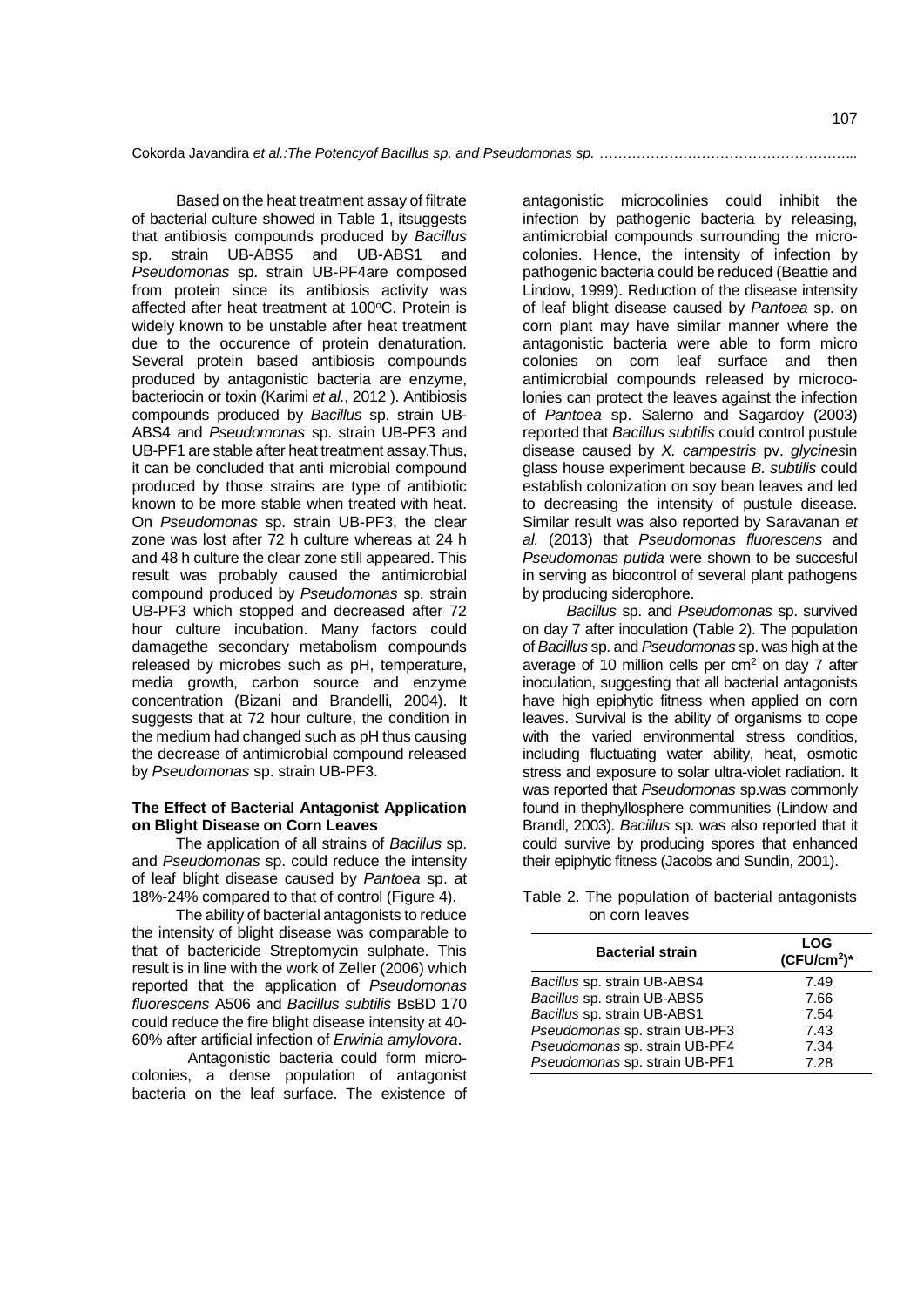

Figure 4. Intensity of blight disease on corn leaves caused by *Pantoea* sp. The error barsindicate the standard deviations

#### **CONCLUSION**

Based on antagonistic assay on agar plate and blight disease assay in planta, it is concluded that all strainsof *Bacillus* sp.and *Pseudomonas* sp. have potential in controlling corn leaf blight disease by *Pantoea* sp.,bactericide and bacterio-static manner. Strains of *Bacillus* sp.and *Pseudomonas*  sp.were proven to be able to survive on corn leaves and contribute to reducing the intensity of corn leaf blight caused by *Pantoea* sp. at 18-24%.

#### **ACKNOWLEDGEMENT**

This research was funded by BPKLN DIKTI and Mayze Research Center Brawijaya University.

# **REFERENCES**

Awais, M., A. Pervez, A. Yaqub and M.M. Shah. 2010. Production of antimicrobial metabolites by *Bacillus subtilis*immobilized in Polyacrylamide Gel. Pakistan J. Zool. 42(3): 267-275.

- Beattie, G.A. and S.E. Lindow. 1999. Bacterial colonization of leaves: A Spectrum of Strategies. Phytopathology. 89(5):353-359.
- Beattie, G. A and L. M. Marcell. 2002. Comparative dynamics of adherent and nonadherent bacterial population on maize leaves. Phytopathology 92(9):1015-1023.
- Bizani, D. and A. Brandelli. 2004. Influence of media and temperature on bacteriocin production by *Bacillus cereus* 8A during batch cultivation. Appl. Microbiol Biotechnol. 65:158-162.
- Cook, R.J. and K.F. Baker. 1996. The nature and practice of biological control of plant pathogens. The American Phytopathological Society Press. Unites State of America. pp.539.
- Cota, L.V., R.V. Costa. D.D. Silva, D.F. Parreira, U.G.P. Lana and C.R. Casela. 2010. First report of pathogenecity of *Pantoea ananatis* in sorghum in Brazil. Australasian Plant Diseases Notes. 5:120-122.